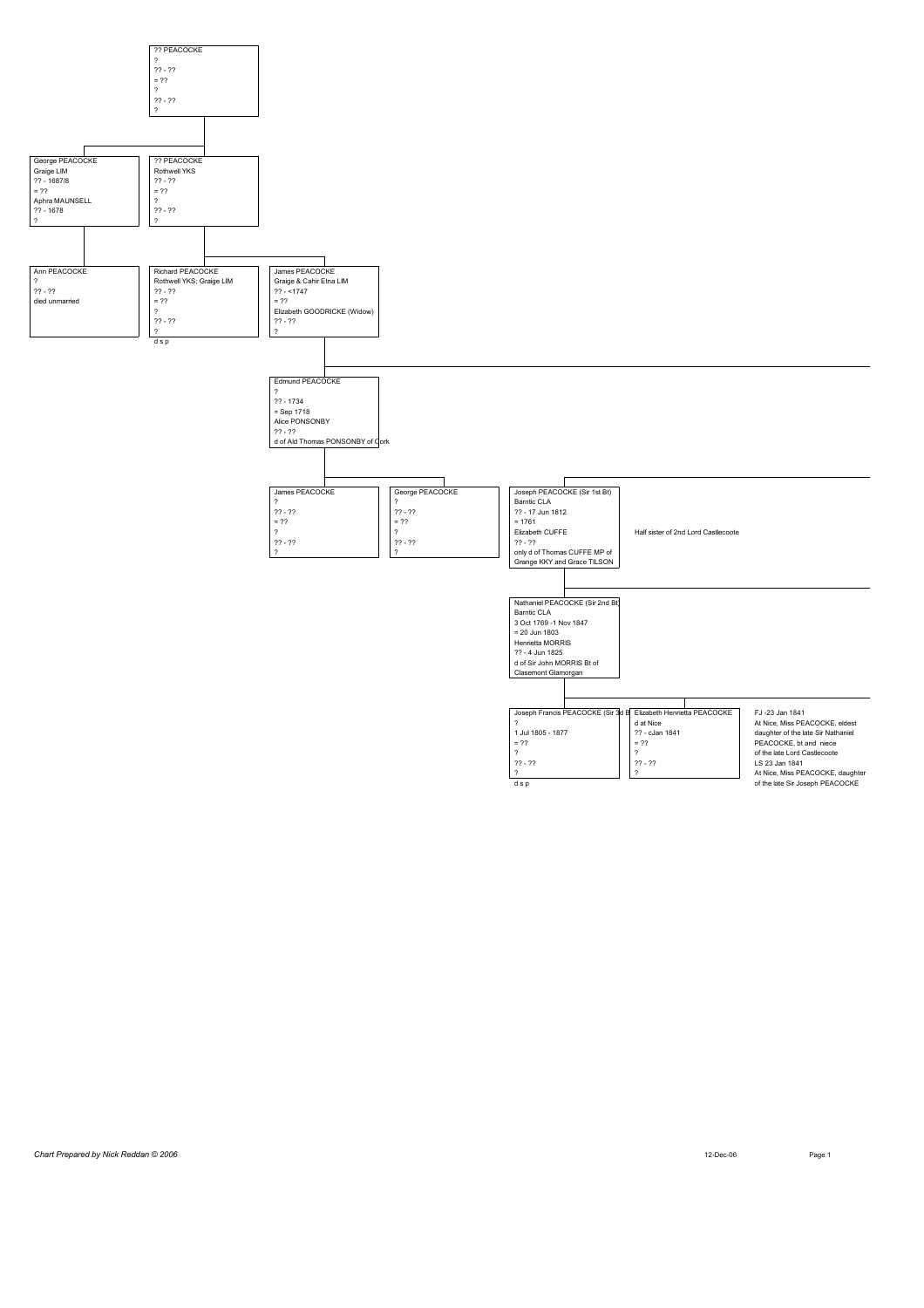|                       |                              | William PEACOCKE (Rev)  | Grace PEACOCKE  | Eliza PEACOCKE                   | Phillipa PEACOCKE                | Christina Emma PEACOCKE |
|-----------------------|------------------------------|-------------------------|-----------------|----------------------------------|----------------------------------|-------------------------|
|                       |                              | Yst son, d Mount Temple |                 |                                  | d at Bath FJ                     |                         |
|                       |                              | c1777 - c Dec 1858      | ?? - ?cJan 1841 | $22 - 22$                        | ?? - c22 Jan 1842                | ?? - 14 Jul 1855        |
|                       |                              | $= 22$                  | $= 22$          | $= 9$ Apr 1801                   | $= 22$                           | $= 1797$                |
|                       |                              |                         |                 | John O'BREIRNE                   |                                  | Francis GORE            |
|                       |                              | $22 - 22$               | $22 - 22$       | $22 - 22$                        | $22 - 22$                        | $22 - 22$               |
|                       |                              |                         |                 | bro of Thos Lweis O'BEIRNE DD    | recd £50 from Lord Castlecoote's | Derrymore CLA           |
|                       |                              |                         |                 | Bishop of Meath                  | will                             |                         |
|                       |                              |                         |                 | recd £50 from Lord Castlecoote's |                                  |                         |
|                       |                              |                         |                 | will                             |                                  |                         |
|                       |                              |                         |                 |                                  |                                  |                         |
| Frances Emma PEACOCKE | Elizabeth Henrietta PEACOCKE |                         |                 |                                  |                                  |                         |
| $\gamma$              | d Brighton (FJ)              |                         |                 |                                  |                                  |                         |
| ?? - 14 may 1812      | ?? - 23 Nov 1854             |                         |                 |                                  |                                  |                         |
| $= 22$                | $= 22$                       |                         |                 |                                  |                                  |                         |
| $\overline{?}$        |                              |                         |                 |                                  |                                  |                         |
| $22 - 22$             | $22 - 22$                    |                         |                 |                                  |                                  |                         |
| $\overline{?}$        |                              |                         |                 |                                  |                                  |                         |

| Chart Prepared by Nick Reddan © 2006 | 12-Dec-06 | Page 2 |
|--------------------------------------|-----------|--------|
|--------------------------------------|-----------|--------|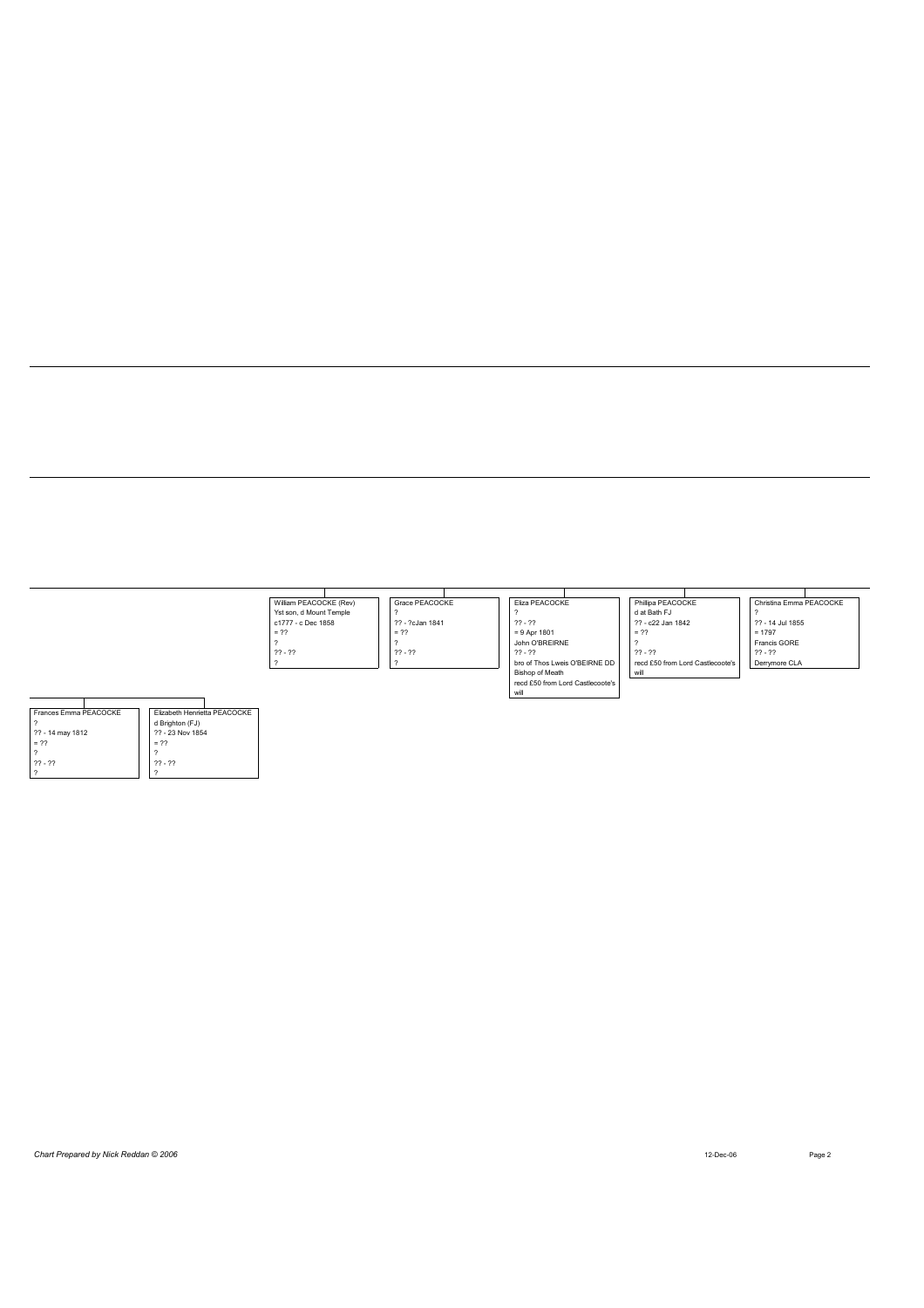

?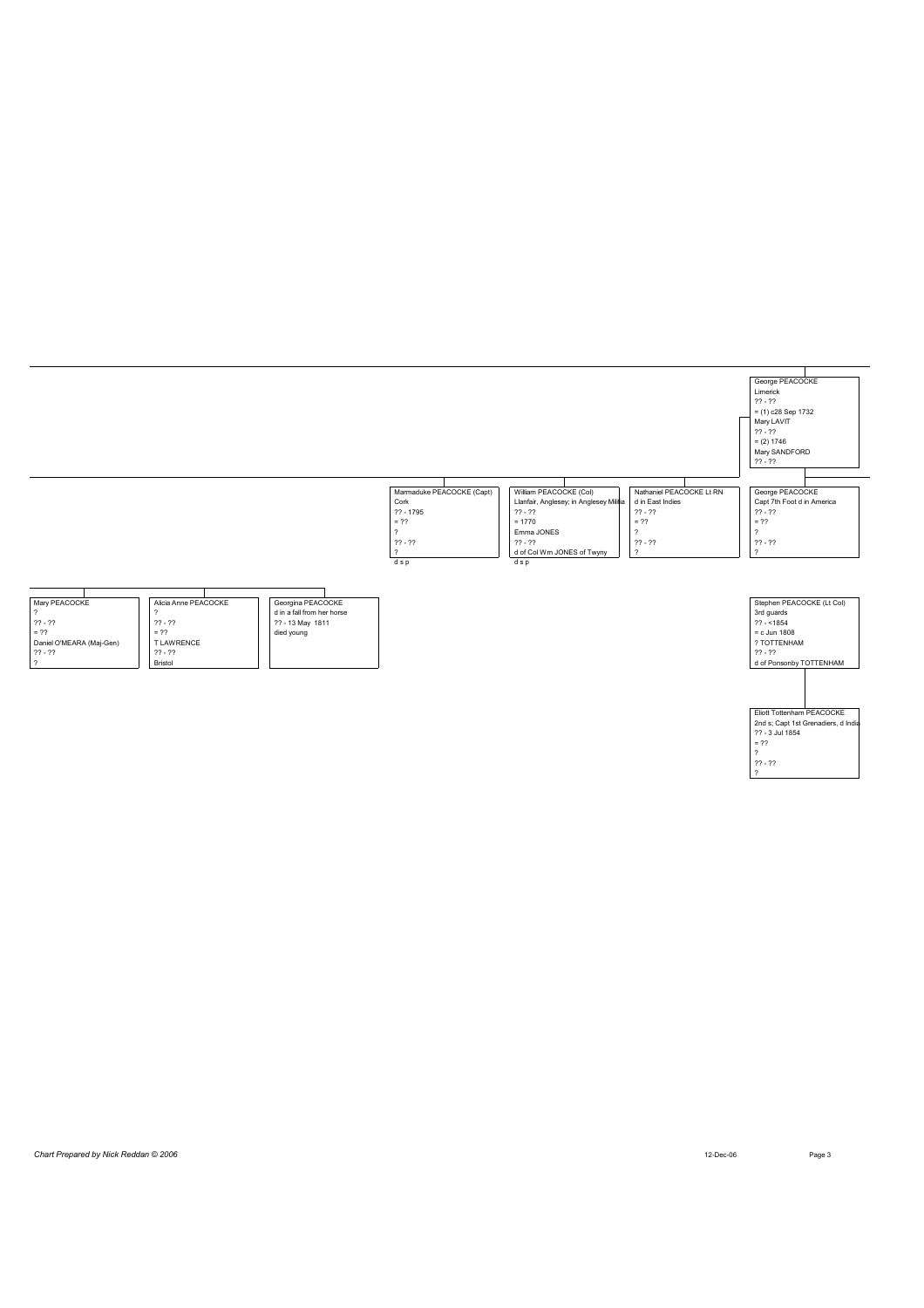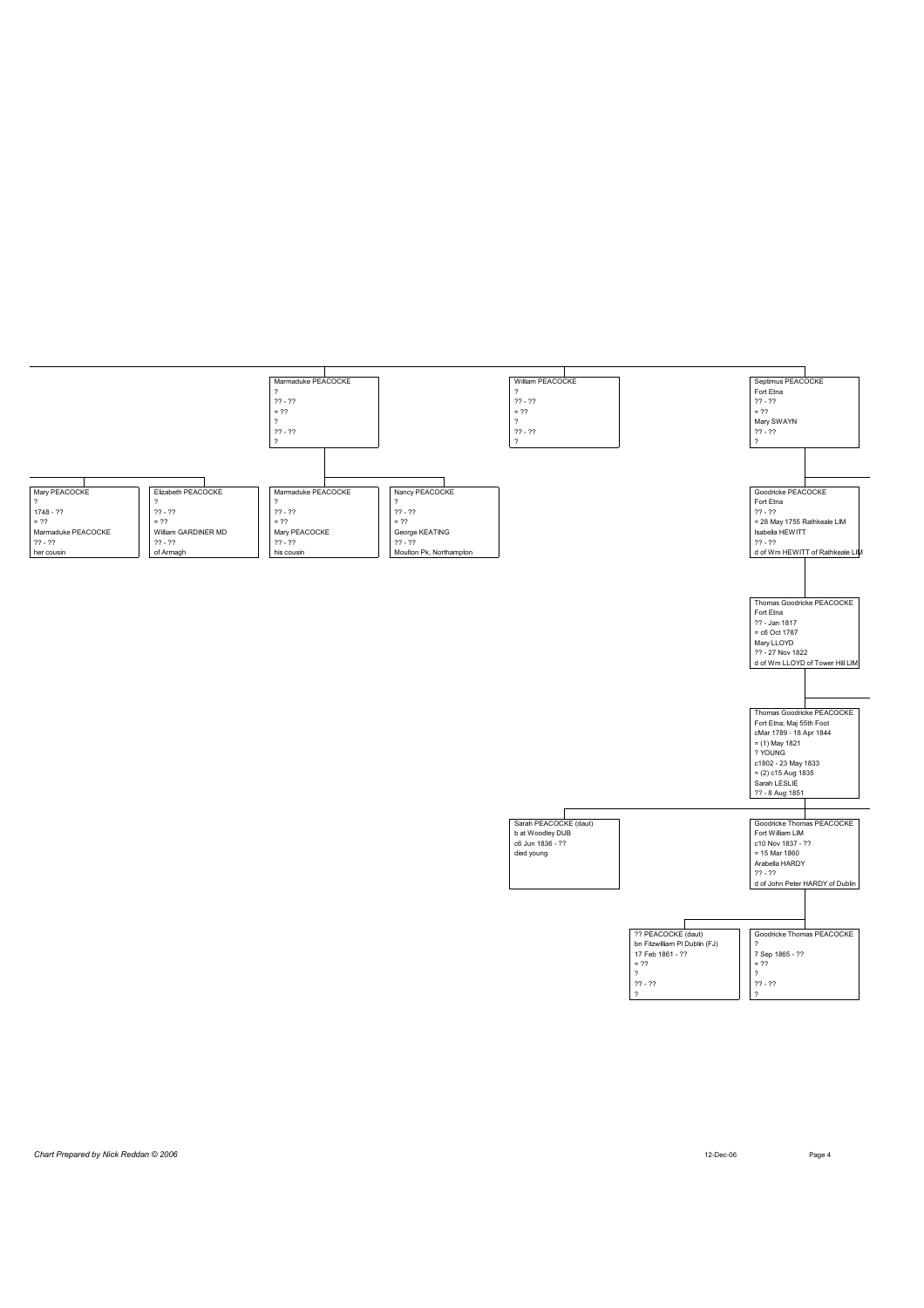George PEACOCKE<br>will d 12 May 1792<br>?? - c1792<br>= ??<br>?<br>?? - ??  $rac{1}{ds}$ 

T G PEACOCKE = 1807 Miss LLOYD<br>Mrs PEACOCKE d c16 Sep 1806 d of the Rev Rick LLOYD of castle Lloyd

| of Fort Etna, co Limerick and        |                                 | William Lloyd PEACOCKE (Capt)               | George PEACOCKE (Rev)   | Anne Jane PEACOCKE                                                   | Isabella PEACOCKE   |                          |
|--------------------------------------|---------------------------------|---------------------------------------------|-------------------------|----------------------------------------------------------------------|---------------------|--------------------------|
| Terrick House Buckinghamshire        |                                 | Officer in Army, 36th Foot                  | Rector of Holycross TIP |                                                                      |                     |                          |
|                                      |                                 | ?? - 4 Jul 1838                             | $22 - 22$               | $22 - 22$                                                            | $22 - 22$           |                          |
|                                      |                                 | $=$ Sep 1834                                | $= 7$ Oct 1826          | $= c29$ Sep 1813                                                     | $= c29$ Aug 1820    |                          |
| d of J YOUNG Esq of Cheshire         |                                 | Ellen Louisa MULLINS                        | Katherine RAWLINS       | William LLOYD (Rev)                                                  | Edward WILSON       |                          |
|                                      |                                 | ?? - 26 Jun 1838                            | $22 - 22$               | $22 - 22$                                                            | $22 - 22$           |                          |
|                                      |                                 | d of W MULLINS of Barnstaple                |                         | d of Joesph RAWLINS of Harcourt St s of Thomas LLOYD of Castle Lloyd | Raheen Park, TIP    |                          |
| d of (Pierce) Peter Alexander LESLIE |                                 | dsp                                         |                         |                                                                      | eld s of Mai WILSON |                          |
| of Woodley, co Dublin Esq            |                                 | FJ 28 Aug 1838                              | Stilborn son born 1831  |                                                                      |                     |                          |
|                                      |                                 | At Trinadad, on the 4th ult, of fever Capt  |                         |                                                                      |                     |                          |
|                                      |                                 | William Lloyd PEACOCKE, Chief Special       |                         |                                                                      |                     |                          |
| Peter Leslie PEACOCKE                | Mary Williamina PEACOCKE (daut) | Justice of the Port of Spain & 2nd son of   |                         |                                                                      | Mary WILSON         | Thomas Goodricke WILSON  |
| Fort Etna: 16th Lancers              |                                 | the late Thomas Goodricke PEACOCKE Esq      |                         |                                                                      | Eld daut            | died Canada              |
| $22 - 22$                            | 19 Mar 1841 - 22                | of Fort Etna in this co and 8 days previous |                         |                                                                      | $22 - 22$           | 11 Oct 1831 - 3 May 1907 |
| $= 22$                               | $= 22$                          | of the same illness Ellen Louisa wife of    |                         | $= 8$ Nov 1848                                                       | = 7 Feb 1861        |                          |
| Iva TUFNELL                          |                                 | Capt PEACOCKE                               |                         |                                                                      | T F H ALMS (Capt)   | Mary STUDDERT            |
| $22 - 22$                            | $22 - 22$                       |                                             |                         |                                                                      | $22 - 22$           | $22 - 22$                |
| d of Jolliffw TUFNELL of Dublin      |                                 |                                             |                         |                                                                      |                     |                          |